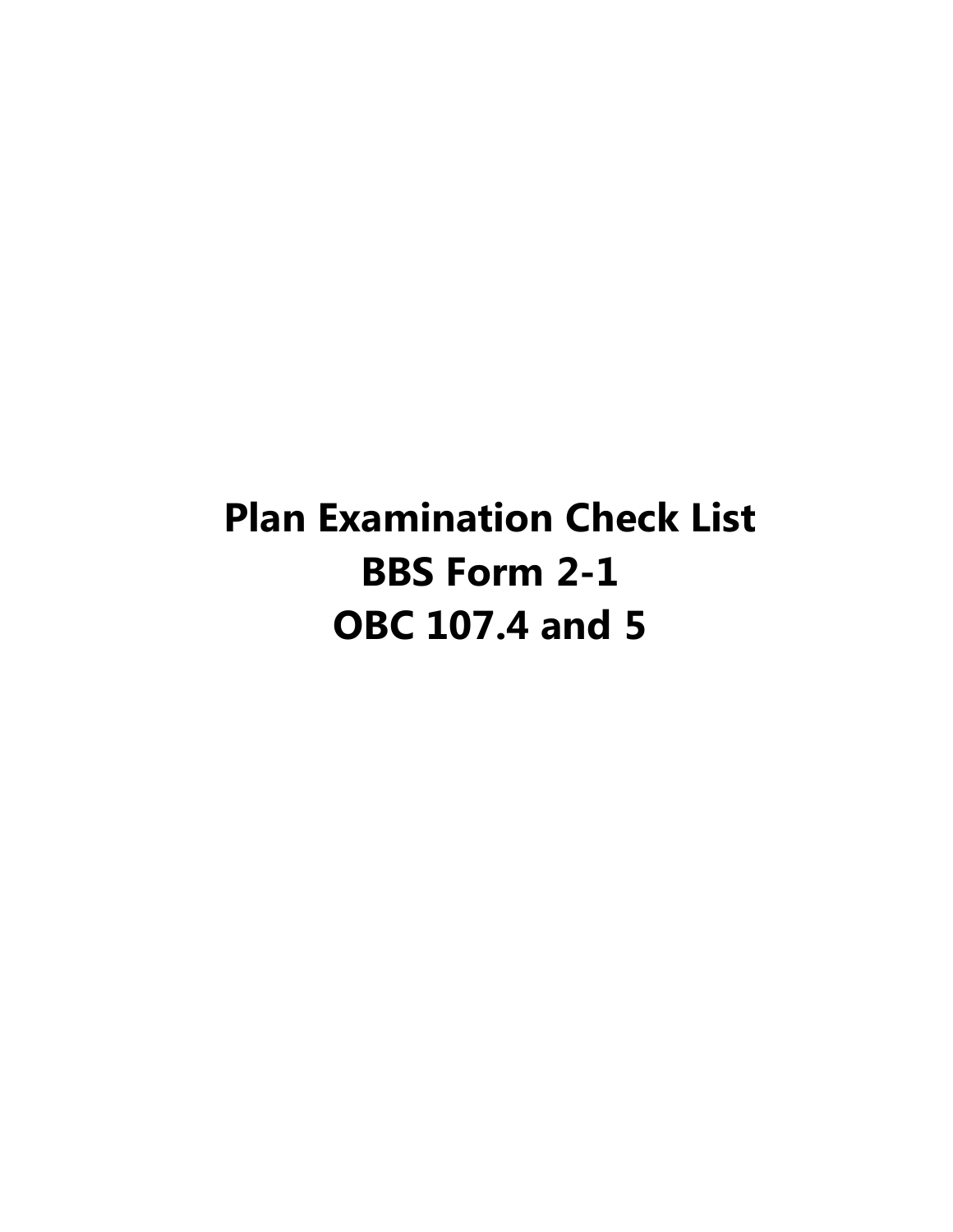## **PLAN EXAMINATION CHECK LIST (OBC 107.4, 5)**

| <b>Typical location of</b>    | Code                | In        | Not in           | N/A | <b>Insufficient</b> | <b>Notes</b> |
|-------------------------------|---------------------|-----------|------------------|-----|---------------------|--------------|
| information                   | <b>Section</b>      | complianc | <b>Complianc</b> |     | information         |              |
| (may be found elsewhere in    |                     | e         | e                |     | on                  |              |
| construction documents)       |                     |           | (add these       |     | documents           |              |
|                               |                     |           | to               |     | (add these          |              |
|                               |                     |           | correction       |     | to correction       |              |
|                               |                     |           | list)            |     | list)               |              |
| <b>Title Sheet</b>            |                     |           |                  |     |                     |              |
| Applicability of Code         | OBC 101.2           |           |                  |     |                     |              |
|                               | exemptions          |           |                  |     |                     |              |
| Scope of Work                 | OBC 101.2           |           |                  |     |                     |              |
| New                           |                     |           |                  |     |                     |              |
| Existing                      | OBC Ch 34           |           |                  |     |                     |              |
| Change of Occupancy           | <b>OBC 3408</b>     |           |                  |     |                     |              |
| Alteration                    | OBC 3404            |           |                  |     |                     |              |
| Addition                      | OBC 3403            |           |                  |     |                     |              |
| Occupancy                     | OBC 302.1           |           |                  |     |                     |              |
| Single Occupancy              |                     |           |                  |     |                     |              |
| Mixed Occupancy               | <b>OBC 508</b>      |           |                  |     |                     |              |
| Accessory Occupancy           | OBC 508.2           |           |                  |     |                     |              |
| Non-separated                 | OBC 508.3           |           |                  |     |                     |              |
| Separated                     | OBC 508.4           |           |                  |     |                     |              |
| Incidental Accessory          | OBC 508.2.5         |           |                  |     |                     |              |
| Occupancies                   |                     |           |                  |     |                     |              |
| Special Use and Occupancy     | OBC Ch 4            |           |                  |     |                     |              |
| High Rise                     | <b>OBC 403</b>      |           |                  |     |                     |              |
| Atrium                        | <b>OBC 404</b>      |           |                  |     |                     |              |
| Combustible storage           | OBC 413             |           |                  |     |                     |              |
| Hazardous Materials           | OBC 307.1,          |           |                  |     |                     |              |
| storage                       | 414                 |           |                  |     |                     |              |
| $I-2$                         | <b>OBC 407</b>      |           |                  |     |                     |              |
| $I-3$                         | <b>OBC 408</b>      |           |                  |     |                     |              |
| Garage                        | <b>OBC 406</b>      |           |                  |     |                     |              |
| Covered Mall                  | <b>OBC 402</b>      |           |                  |     |                     |              |
| Height and Area               | OBC Ch <sub>5</sub> |           |                  |     |                     |              |
| <b>Unlimited Area</b>         | <b>OBC 507</b>      |           |                  |     |                     |              |
| Type of Construction          | OBC Ch 6            |           |                  |     |                     |              |
| Sprinkler system              | OBC 506.3,          |           |                  |     |                     |              |
|                               | 507.3, or           |           |                  |     |                     |              |
|                               | 903                 |           |                  |     |                     |              |
| List of Special Inspections   | OBC Ch 17,          |           |                  |     |                     |              |
|                               | 1705,               |           |                  |     |                     |              |
|                               | 106.1.1.2           |           |                  |     |                     |              |
| Swimming pool                 | OBC 3109 &          |           |                  |     |                     |              |
|                               | 106.1.2(2)          |           |                  |     |                     |              |
| Method of demonstrating       | OBC Ch 13           |           |                  |     |                     |              |
| energy conservation reqts     |                     |           |                  |     |                     |              |
| <b>Site Plan</b>              |                     |           |                  |     |                     |              |
| <b>Building Separation</b>    | OBC Ch 7            |           |                  |     |                     |              |
| Distance/Location on Lot      |                     |           |                  |     |                     |              |
| Exterior wall fire resistance | OBC 705.5,          |           |                  |     |                     |              |
| rating                        | T601, 602           |           |                  |     |                     |              |
| Allowable Area                | <b>OBC T503</b>     |           |                  |     |                     |              |
| Increase for street           | OBC 506.2           |           |                  |     |                     |              |
| frontage                      |                     |           |                  |     |                     |              |
| Increase for sprinkler        | OBC 506.3           |           |                  |     |                     |              |
| Finish grade                  | OBC 1804.3          |           |                  |     |                     |              |
| Site Accessibility            | OBC 1104,           |           |                  |     |                     |              |
|                               | 1106                |           |                  |     |                     |              |
| Signage                       | OBC 1110            |           |                  |     |                     |              |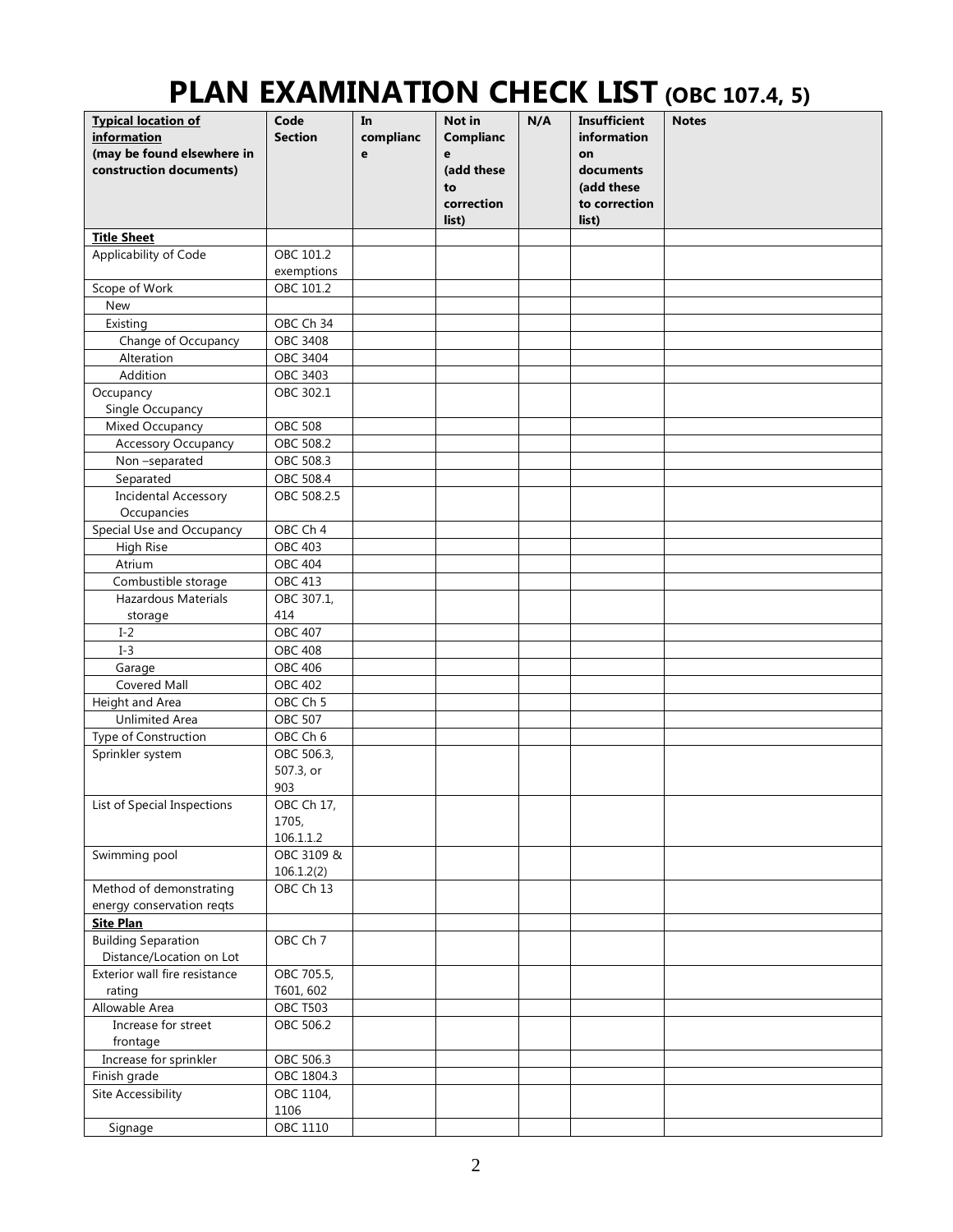| <b>Typical location of</b><br><i>information</i><br>(may be found elsewhere in<br>construction documents) | <b>Code Section</b>                 | In<br>compliance | Not in<br><b>Compliance</b><br>(add these<br>to<br>correction<br>list) | N/A | <b>Insufficient</b><br>information<br>on<br>documents<br>(add these<br>to correction<br>list) | <b>Notes</b> |
|-----------------------------------------------------------------------------------------------------------|-------------------------------------|------------------|------------------------------------------------------------------------|-----|-----------------------------------------------------------------------------------------------|--------------|
| <b>Footing and Foundation</b>                                                                             |                                     |                  |                                                                        |     |                                                                                               |              |
| Plan                                                                                                      |                                     |                  |                                                                        |     |                                                                                               |              |
| Fire Walls                                                                                                | OBC 706                             |                  |                                                                        |     |                                                                                               |              |
| <b>Fire Barriers</b>                                                                                      | <b>OBC 707</b>                      |                  |                                                                        |     |                                                                                               |              |
| Depth of Footing                                                                                          | OBC 1809.4                          |                  |                                                                        |     |                                                                                               |              |
| Soil Type                                                                                                 | OBC 1803.5.1                        |                  |                                                                        |     |                                                                                               |              |
| Assumed Design Soil Bearing<br>Pressure                                                                   | <b>OBC 1806</b>                     |                  |                                                                        |     |                                                                                               |              |
| Soil Test Reports                                                                                         | OBC 1803.6                          |                  |                                                                        |     |                                                                                               |              |
| Design Loads                                                                                              | OBC 1603                            |                  |                                                                        |     |                                                                                               |              |
| Live Loads/Dead Loads                                                                                     | OBC                                 |                  |                                                                        |     |                                                                                               |              |
|                                                                                                           | 1607/1606                           |                  |                                                                        |     |                                                                                               |              |
| Snow Load                                                                                                 | OBC 1608                            |                  |                                                                        |     |                                                                                               |              |
| Wind Load                                                                                                 | OBC 1609                            |                  |                                                                        |     |                                                                                               |              |
| Seismic Design Category                                                                                   | OBC 1613.5.6                        |                  |                                                                        |     |                                                                                               |              |
| Foundation Construction<br>Details                                                                        | OBC Ch 18                           |                  |                                                                        |     |                                                                                               |              |
| Materials                                                                                                 | OBC 1809                            |                  |                                                                        |     |                                                                                               |              |
| Strength of Concrete                                                                                      | OBC                                 |                  |                                                                        |     |                                                                                               |              |
|                                                                                                           | 1807.1.6.2                          |                  |                                                                        |     |                                                                                               |              |
| Reinforcement                                                                                             | <b>OBC</b><br>1807.1.6.2            |                  |                                                                        |     |                                                                                               |              |
| Sill anchorage                                                                                            | OBC 2308.3.3                        |                  |                                                                        |     |                                                                                               |              |
| Perimeter Insulation                                                                                      | OBC Ch 13                           |                  |                                                                        |     |                                                                                               |              |
| Underground                                                                                               | OBC 1805.3.3,                       |                  |                                                                        |     |                                                                                               |              |
| utilities/foundation                                                                                      | OMC 302.1,                          |                  |                                                                        |     |                                                                                               |              |
| penetrations                                                                                              | OPC 305.5                           |                  |                                                                        |     |                                                                                               |              |
| Flood plain/Flood loads                                                                                   | OBC 1804.4,<br>1603.1.7 and<br>1612 |                  |                                                                        |     |                                                                                               |              |
| Excavation, Fill and                                                                                      | <b>OBC 1804</b>                     |                  |                                                                        |     |                                                                                               |              |
| Drainage                                                                                                  |                                     |                  |                                                                        |     |                                                                                               |              |
|                                                                                                           |                                     |                  |                                                                        |     |                                                                                               |              |
| <b>Structural Plan</b>                                                                                    |                                     |                  |                                                                        |     |                                                                                               |              |
| Wood Frame                                                                                                | OBC Ch 23                           |                  |                                                                        |     |                                                                                               |              |
| Wall bracing                                                                                              | OBC 2308.9.3                        |                  |                                                                        |     |                                                                                               |              |
| Wall sheathing                                                                                            | OBC 2308.12.5                       |                  |                                                                        |     |                                                                                               |              |
| Anchor bolts                                                                                              | OBC 2308.6                          |                  |                                                                        |     |                                                                                               |              |
| Steel Frame                                                                                               | OBC Ch 22                           |                  |                                                                        |     |                                                                                               |              |
| Masonry                                                                                                   | OBC Ch 21                           |                  |                                                                        |     |                                                                                               |              |
| Reinforcement                                                                                             | OBC 2103.13                         |                  |                                                                        |     |                                                                                               |              |
| Mortar                                                                                                    | OBC 2103.8                          |                  |                                                                        |     |                                                                                               |              |
| Concrete                                                                                                  | OBC Ch 19                           |                  |                                                                        |     |                                                                                               |              |
| Weight of HVAC equipment                                                                                  | OBC 1606.2                          |                  |                                                                        |     |                                                                                               |              |
|                                                                                                           |                                     |                  |                                                                        |     |                                                                                               |              |
| <b>Roof Framing Plan</b>                                                                                  |                                     |                  |                                                                        |     |                                                                                               |              |
| Truss drawings                                                                                            | OBC 2210.3.2,                       |                  |                                                                        |     |                                                                                               |              |
|                                                                                                           | 2303.4                              |                  |                                                                        |     |                                                                                               |              |
| Nail plan or detail                                                                                       | OBC 2304.9                          |                  |                                                                        |     |                                                                                               |              |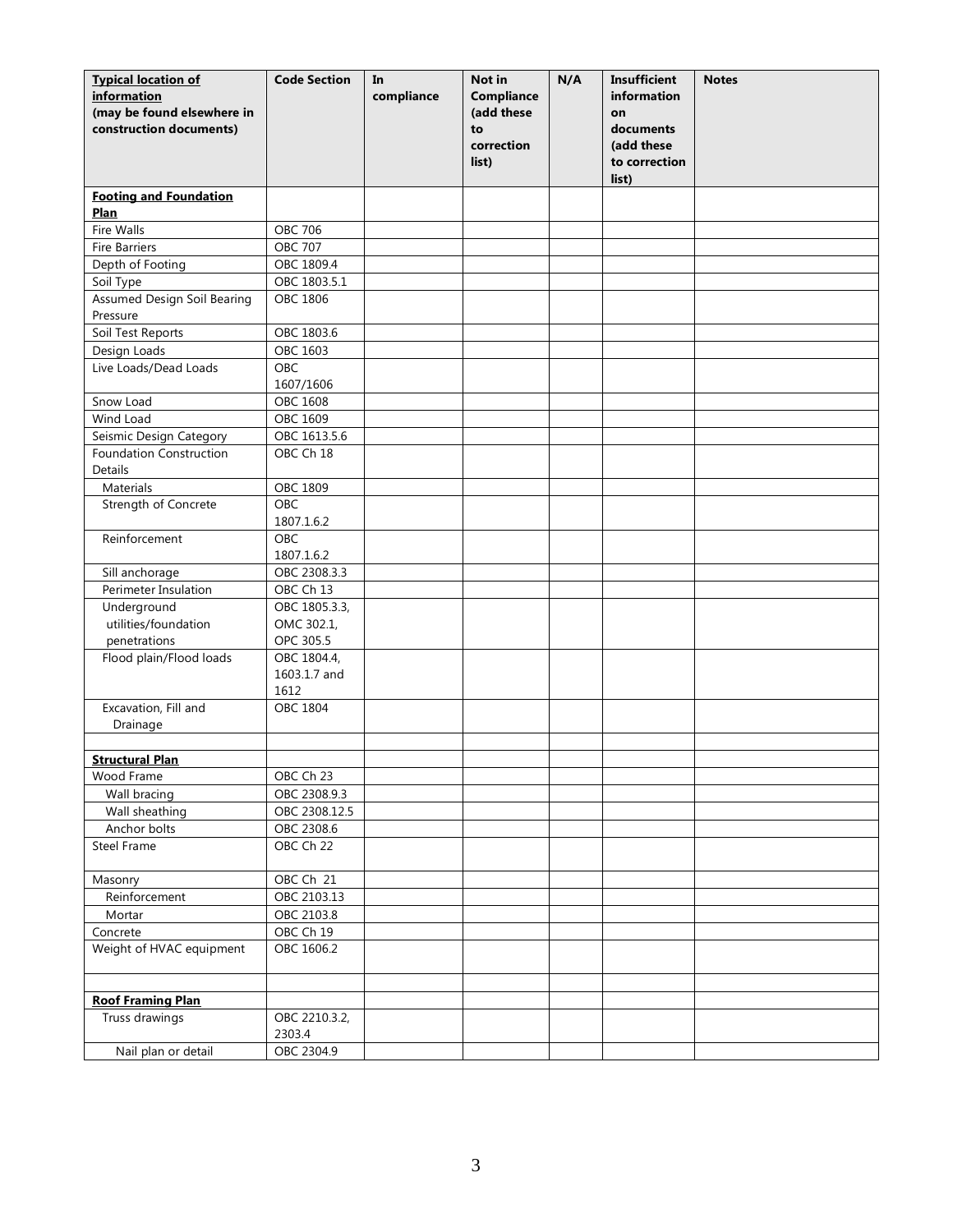| <b>Typical location of</b>           | <b>Code Section</b>       | In         | Not in           | N/A | <b>Insufficient</b> | <b>Notes</b> |
|--------------------------------------|---------------------------|------------|------------------|-----|---------------------|--------------|
| <i>information</i>                   |                           | compliance | <b>Complianc</b> |     | information         |              |
| (may be found elsewhere in           |                           |            | e                |     | on                  |              |
| construction documents)              |                           |            | (add these       |     | documents           |              |
|                                      |                           |            | to               |     | (add these to       |              |
|                                      |                           |            | correction       |     | correction          |              |
|                                      |                           |            | list)            |     | list)               |              |
| <b>Architectural Floor Plan</b>      |                           |            |                  |     |                     |              |
| <b>Means of Egress</b>               | OBC Ch 10                 |            |                  |     |                     |              |
| Occupant load                        | OBC 1004                  |            |                  |     |                     |              |
| verification                         |                           |            |                  |     |                     |              |
| Travel distance                      | OBC 1016                  |            |                  |     |                     |              |
| Dead end corridors                   | OBC 1018.4                |            |                  |     |                     |              |
| Number of exits                      | OBC 1015                  |            |                  |     |                     |              |
|                                      | and 1021                  |            |                  |     |                     |              |
| Size of exits                        | OBC 1005                  |            |                  |     |                     |              |
| Arrangement of exits                 | OBC 1016                  |            |                  |     |                     |              |
| Stairways                            | OBC 1009                  |            |                  |     |                     |              |
| Risers and treads                    | OBC 1009.4                |            |                  |     |                     |              |
| Door hardware                        | <b>OBC 1008</b>           |            |                  |     |                     |              |
| Exit lights                          | OBC 1006                  |            |                  |     |                     |              |
| Exit signs                           | OBC 1011                  |            |                  |     |                     |              |
| Guards                               | OBC 1013                  |            |                  |     |                     |              |
| Handrails                            | OBC 1012                  |            |                  |     |                     |              |
| <b>Elevators</b>                     | OBC 1007,                 |            |                  |     |                     |              |
|                                      | 1104, & Ch 30             |            |                  |     |                     |              |
| Machine room                         | <b>OBC 3006</b>           |            |                  |     |                     |              |
| Nothing in hoistway, unless          | OBC 3004.4                |            |                  |     |                     |              |
| dedicated to elevator                |                           |            |                  |     |                     |              |
|                                      |                           |            |                  |     |                     |              |
| <b>Minimum room dimensions</b>       | OBC 1208                  |            |                  |     |                     |              |
| <b>Accessibility</b>                 | OBC Ch11,                 |            |                  |     |                     |              |
|                                      | ADAAG, and<br>ANSI A117.1 |            |                  |     |                     |              |
| <b>Plumbing fixtures</b>             | OBC T2902.1               |            |                  |     |                     |              |
|                                      | and OPC                   |            |                  |     |                     |              |
|                                      | T403.1                    |            |                  |     |                     |              |
| <b>Fire Resistance</b>               | OBC Ch 7                  |            |                  |     |                     |              |
| Penetration fire stopping            | OBC 713 &                 |            |                  |     |                     |              |
| details                              | 716                       |            |                  |     |                     |              |
| Fire resistance of structural        | OBC T601 &                |            |                  |     |                     |              |
| members                              | 704                       |            |                  |     |                     |              |
| Shaft enclosures                     | OBC 707.3.1 &             |            |                  |     |                     |              |
|                                      | 708                       |            |                  |     |                     |              |
| Fire partitions                      | <b>OBC 709</b>            |            |                  |     |                     |              |
| Smoke barriers/partitions            | OBC 710/711               |            |                  |     |                     |              |
|                                      |                           |            |                  |     |                     |              |
| <b>Elevations</b>                    |                           |            |                  |     |                     |              |
| Insulation                           | OBC Ch 13                 |            |                  |     |                     |              |
| Exterior weather protection          | OBC 1405 &                |            |                  |     |                     |              |
|                                      | 1503                      |            |                  |     |                     |              |
| Roof coverings                       | OBC Ch 15                 |            |                  |     |                     |              |
| Ice Guard                            | <b>OBC</b>                |            |                  |     |                     |              |
|                                      | 1507.2.8.2                |            |                  |     |                     |              |
|                                      |                           |            |                  |     |                     |              |
| <b>Interior finishes and ratings</b> | OBC Ch 8                  |            |                  |     |                     |              |
| Walls and ceilings                   | <b>OBC 803</b>            |            |                  |     |                     |              |
| Floors                               | <b>OBC 804</b>            |            |                  |     |                     |              |
| Plastics                             | OBC Ch 26                 |            |                  |     |                     |              |
| Doors, windows, and glazing          |                           |            |                  |     |                     |              |
| Fire doors and windows               | OBC 715                   |            |                  |     |                     |              |
| Tempered glazing                     | OBC 2406                  |            |                  |     |                     |              |
| Emergency escape windows             | OBC 1029                  |            |                  |     |                     |              |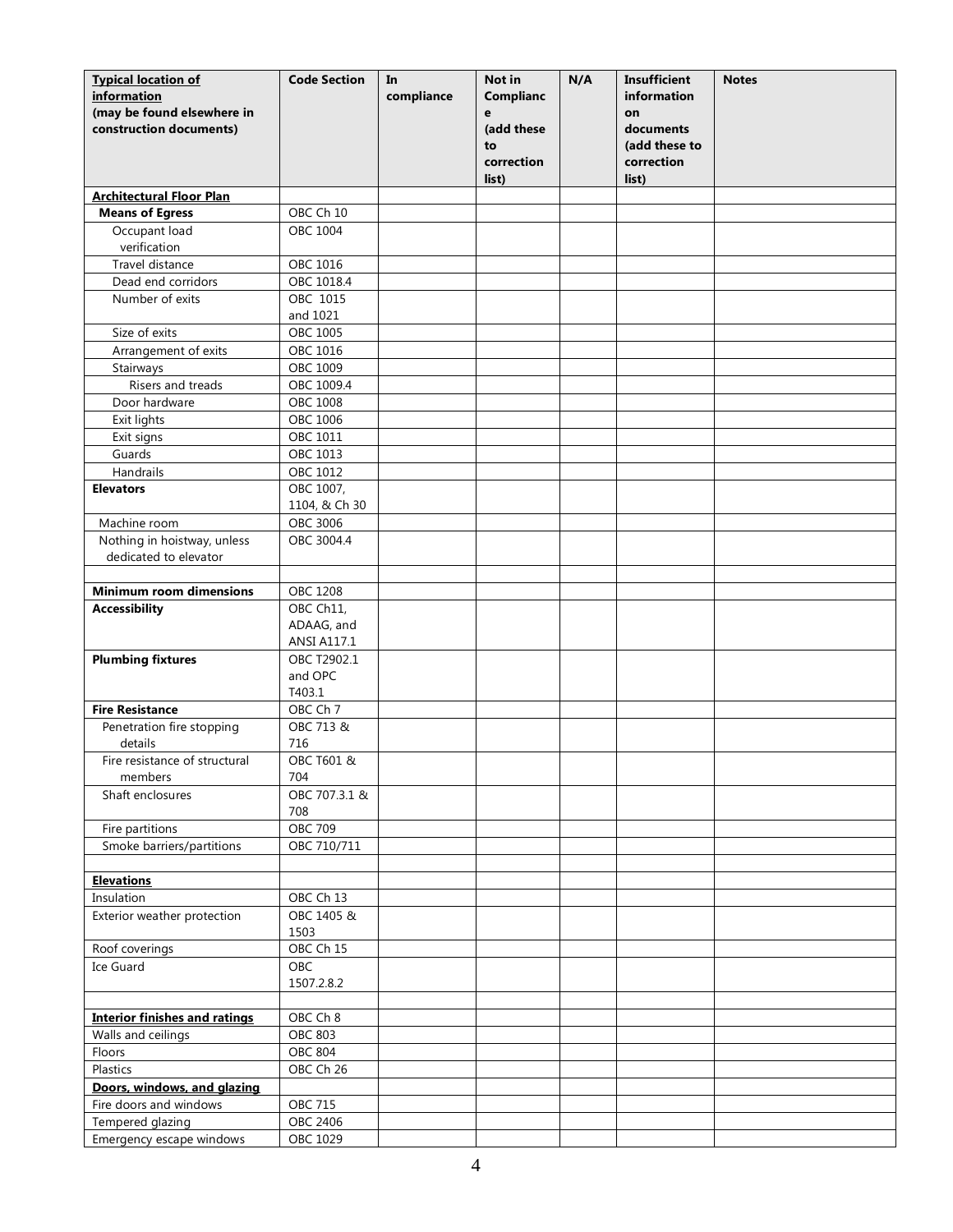| <b>Typical location of</b>                   | <b>Code Section</b>           | In         | Not in           | N/A | <b>Insufficient</b> | <b>Notes</b> |
|----------------------------------------------|-------------------------------|------------|------------------|-----|---------------------|--------------|
| information                                  |                               | compliance | <b>Complianc</b> |     | information         |              |
| (may be found elsewhere in                   |                               |            | e                |     | on                  |              |
| construction documents)                      |                               |            | (add these       |     | documents           |              |
|                                              |                               |            | to               |     | (add these to       |              |
|                                              |                               |            | correction       |     | correction          |              |
|                                              |                               |            | list)            |     | list)               |              |
| Energy efficiency                            | OBC Ch 13                     |            |                  |     |                     |              |
|                                              |                               |            |                  |     |                     |              |
| <b>Fire protection systems</b>               | OBC Ch 9                      |            |                  |     |                     |              |
| (also refer to shop drawing                  |                               |            |                  |     |                     |              |
| lists below)                                 |                               |            |                  |     |                     |              |
| Automatic sprinkler system                   | OBC 506.3,<br>507.3 or 903    |            |                  |     |                     |              |
| Other type of suppression                    | OBC 904 and                   |            |                  |     |                     |              |
|                                              | T508.2.5                      |            |                  |     |                     |              |
| Standpipe                                    | <b>OBC 905</b>                |            |                  |     |                     |              |
| Fire alarm                                   | <b>OBC 907</b>                |            |                  |     |                     |              |
| Supervision of systems                       | OBC 901.6 &                   |            |                  |     |                     |              |
|                                              | 903.4                         |            |                  |     |                     |              |
| Fire extinghishers                           | OBC 906                       |            |                  |     |                     |              |
| Smoke control                                | OBC 909                       |            |                  |     |                     |              |
| Smoke and heat vents                         | <b>OBC 910</b>                |            |                  |     |                     |              |
| <b>Elevator fire fighters</b>                | OBC 3003.2                    |            |                  |     |                     |              |
| emergency operation                          | and NFPA 72                   |            |                  |     |                     |              |
|                                              |                               |            |                  |     |                     |              |
| <b>Mechanical Plans</b>                      | OBC Ch 28                     |            |                  |     |                     |              |
| Listing and labeling of                      | OMC 301.4                     |            |                  |     |                     |              |
| mechanical equipt.                           |                               |            |                  |     |                     |              |
| Specific appliance requirements              | OMC Ch 9                      |            |                  |     |                     |              |
| Location of HVAC equipt.                     | OMC 301.13,                   |            |                  |     |                     |              |
|                                              | 303                           |            |                  |     |                     |              |
| Notching and boring                          | OMC 302.3                     |            |                  |     |                     |              |
| Welding and brazing                          | <b>OMC 313</b>                |            |                  |     |                     |              |
| Proper sizing of HVAC equipt.                | <b>OMC 312</b>                |            |                  |     |                     |              |
| Minimum efficiency of HVAC                   | OBC Ch 13                     |            |                  |     |                     |              |
| equip                                        |                               |            |                  |     |                     |              |
| Minimum indoor temperature                   | OBC 1204 and                  |            |                  |     |                     |              |
|                                              | <b>OMC 309</b>                |            |                  |     |                     |              |
| Non-gas appliance venting                    | <b>OMC 802</b>                |            |                  |     |                     |              |
| Clearance to combustibles                    | OMC 304.9,                    |            |                  |     |                     |              |
|                                              | 308                           |            |                  |     |                     |              |
| Access and service space                     | <b>OMC 306</b>                |            |                  |     |                     |              |
| Ducts                                        | <b>OMC 603</b>                |            |                  |     |                     |              |
| Size                                         | OMC 603.2                     |            |                  |     |                     |              |
| Motors and fans                              | <b>OMC 503</b>                |            |                  |     |                     |              |
| Clothes dryer exhaust                        | OMC 504                       |            |                  |     |                     |              |
| Maximum length<br>Minimum ventilation levels | OMC 504.6.4.1<br>OBC 1203 and |            |                  |     |                     |              |
|                                              | OMC 403 &                     |            |                  |     |                     |              |
|                                              | 406                           |            |                  |     |                     |              |
| Natural or mechanical                        | OBC 1203 and                  |            |                  |     |                     |              |
| ventilation required                         | OMC 401.2                     |            |                  |     |                     |              |
| Mechanical ventilation rates                 | <b>OMC 403</b>                |            |                  |     |                     |              |
| Smoke and fire dampers                       | OBC 716 and                   |            |                  |     |                     |              |
|                                              | OMC 607                       |            |                  |     |                     |              |
| Plenums                                      | OMC 602                       |            |                  |     |                     |              |
| Duct detectors                               | OMC 606                       |            |                  |     |                     |              |
| Type of kitchen hood                         | OMC 507.2                     |            |                  |     |                     |              |
| Hood materials                               | OMC 507.4 &                   |            |                  |     |                     |              |
|                                              | 507.5                         |            |                  |     |                     |              |
| Hood interlocks                              | OMC 507.2.1.1                 |            |                  |     |                     |              |
| Hood capacity                                | OMC 507.13                    |            |                  |     |                     |              |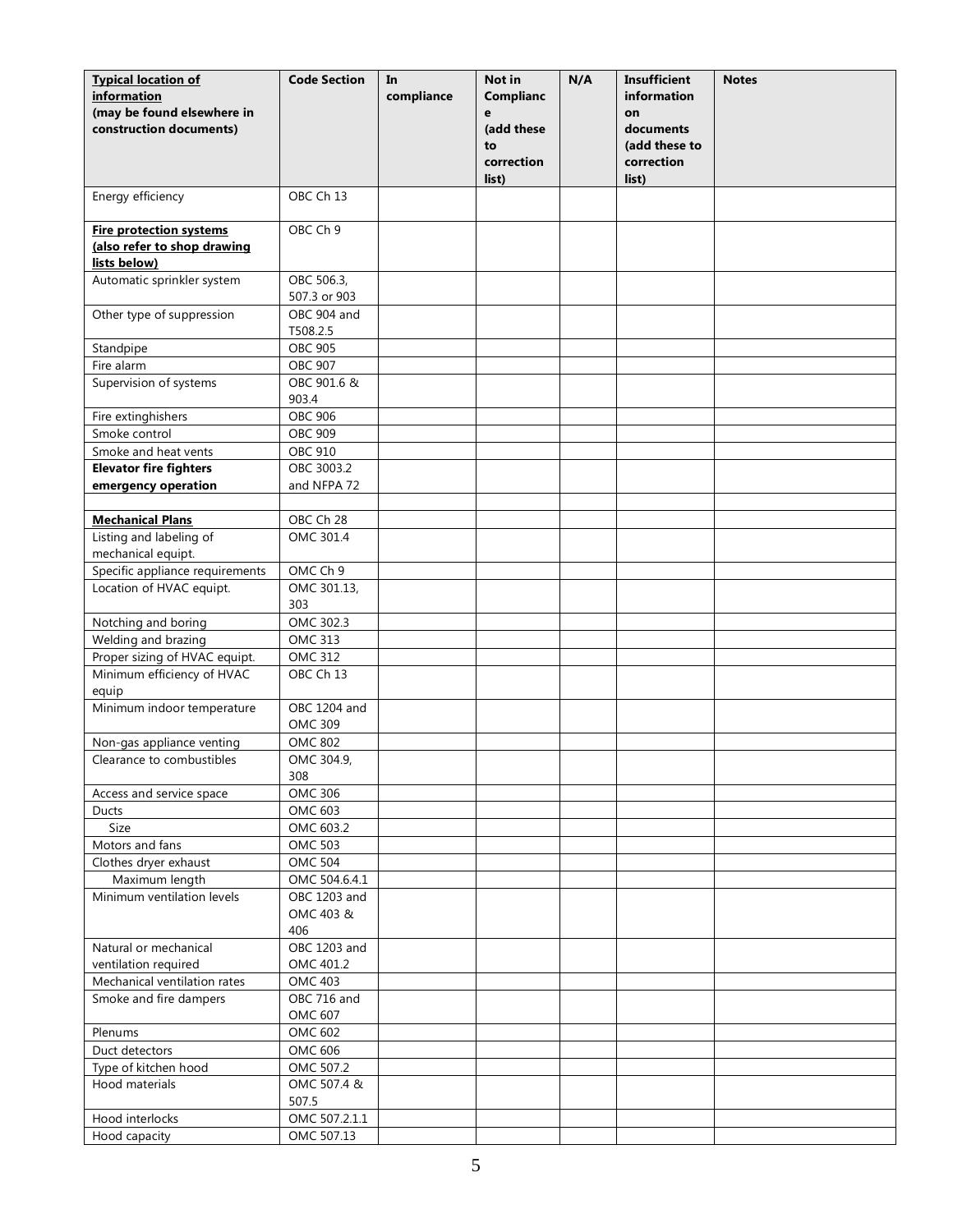| <b>Typical location of</b><br>information<br>(may be found elsewhere<br>in construction<br>documents) | <b>Code Section</b>                         | In<br>compliance | Not in<br><b>Compliance</b><br>(add these<br>to<br>correction<br>list) | N/A | <b>Insufficient</b><br>information<br>on<br>documents<br>(add these to<br>correction<br>list) | <b>Notes</b> |
|-------------------------------------------------------------------------------------------------------|---------------------------------------------|------------------|------------------------------------------------------------------------|-----|-----------------------------------------------------------------------------------------------|--------------|
| Hood make-up air                                                                                      | <b>OMC 508</b>                              |                  |                                                                        |     |                                                                                               |              |
| Hood suppression                                                                                      | <b>OMC 509</b>                              |                  |                                                                        |     |                                                                                               |              |
| Special exhaust systems                                                                               | OMC Ch 5                                    |                  |                                                                        |     |                                                                                               |              |
| Refrigeration quantities                                                                              | OMC 1104                                    |                  |                                                                        |     |                                                                                               |              |
| Machinery room                                                                                        | OMC 1105 & 1106                             |                  |                                                                        |     |                                                                                               |              |
| Refrigerant piping                                                                                    | OMC 1107                                    |                  |                                                                        |     |                                                                                               |              |
| Hydronic piping                                                                                       | OMC Ch 12                                   |                  |                                                                        |     |                                                                                               |              |
| Materials                                                                                             | OMC 1202                                    |                  |                                                                        |     |                                                                                               |              |
| Piping insulation                                                                                     | OMC 1204 and Ch<br>13                       |                  |                                                                        |     |                                                                                               |              |
| <b>Elevator hoistway</b><br>venting                                                                   | OBC 3004                                    |                  |                                                                        |     |                                                                                               |              |
|                                                                                                       |                                             |                  |                                                                        |     |                                                                                               |              |
| <b>Boilers</b>                                                                                        | Boiler rules (OAC<br>4101:4) & OMC Ch<br>10 |                  |                                                                        |     |                                                                                               |              |
|                                                                                                       |                                             |                  |                                                                        |     |                                                                                               |              |
| <b>Gas piping and</b><br>appliances                                                                   | <b>IFGC</b>                                 |                  |                                                                        |     |                                                                                               |              |
| Listing and labeling of gas<br>appliances                                                             | IFGC 301.3                                  |                  |                                                                        |     |                                                                                               |              |
| Combustion air for gas<br>appliances                                                                  | IFGC 304                                    |                  |                                                                        |     |                                                                                               |              |
| Elevation of source for gas<br>appliances                                                             | IFGC 305.3                                  |                  |                                                                        |     |                                                                                               |              |
| Access and service space                                                                              | <b>IFGC 306</b>                             |                  |                                                                        |     |                                                                                               |              |
| Clearances                                                                                            | IFGC 308                                    |                  |                                                                        |     |                                                                                               |              |
| Gas piping                                                                                            | IFGC Ch 4                                   |                  |                                                                        |     |                                                                                               |              |
| Sizing                                                                                                | IFGC 402                                    |                  |                                                                        |     |                                                                                               |              |
| Materials                                                                                             | IFGC 403                                    |                  |                                                                        |     |                                                                                               |              |
| <b>Electrical Bonding</b>                                                                             | IFGC 310.1                                  |                  |                                                                        |     |                                                                                               |              |
| <b>CSST</b>                                                                                           | IFGC 403.5.4                                |                  |                                                                        |     |                                                                                               |              |
| Bonding                                                                                               | IFGC 310.1.1, NFPA<br>70, and               |                  |                                                                        |     |                                                                                               |              |
|                                                                                                       | Manufacturer's                              |                  |                                                                        |     |                                                                                               |              |
|                                                                                                       | instructions                                |                  |                                                                        |     |                                                                                               |              |
| Location of gas piping                                                                                | IFGC 404                                    |                  |                                                                        |     |                                                                                               |              |
| Shutoff valves                                                                                        | <b>IFGC 409</b>                             |                  |                                                                        |     |                                                                                               |              |
| Regulators                                                                                            | IFGC 410                                    |                  |                                                                        |     |                                                                                               |              |
| Vents and chimneys for<br>gas appliances                                                              | IFGC Ch 5                                   |                  |                                                                        |     |                                                                                               |              |
| Specific gas appliances                                                                               | IFGC Ch 6                                   |                  |                                                                        |     |                                                                                               |              |
| Gaseous hydrogen                                                                                      | IFGC Ch 7                                   |                  |                                                                        |     |                                                                                               |              |
|                                                                                                       |                                             |                  |                                                                        |     |                                                                                               |              |
| <b>Plumbing Plans</b>                                                                                 | OBC Ch 29                                   |                  |                                                                        |     |                                                                                               |              |
| Connection to sanitary<br>drainage system                                                             | OPC 301.3 & 701.2                           |                  |                                                                        |     |                                                                                               |              |
| Connection to water<br>supply                                                                         | OPC 301.4                                   |                  |                                                                        |     |                                                                                               |              |
| 3rd party tested or<br>certified pipe, fittings,<br>and components                                    | OPC 303.3 & 303.4                           |                  |                                                                        |     |                                                                                               |              |
| Physical protection of<br>piping                                                                      | <b>OPC 305</b>                              |                  |                                                                        |     |                                                                                               |              |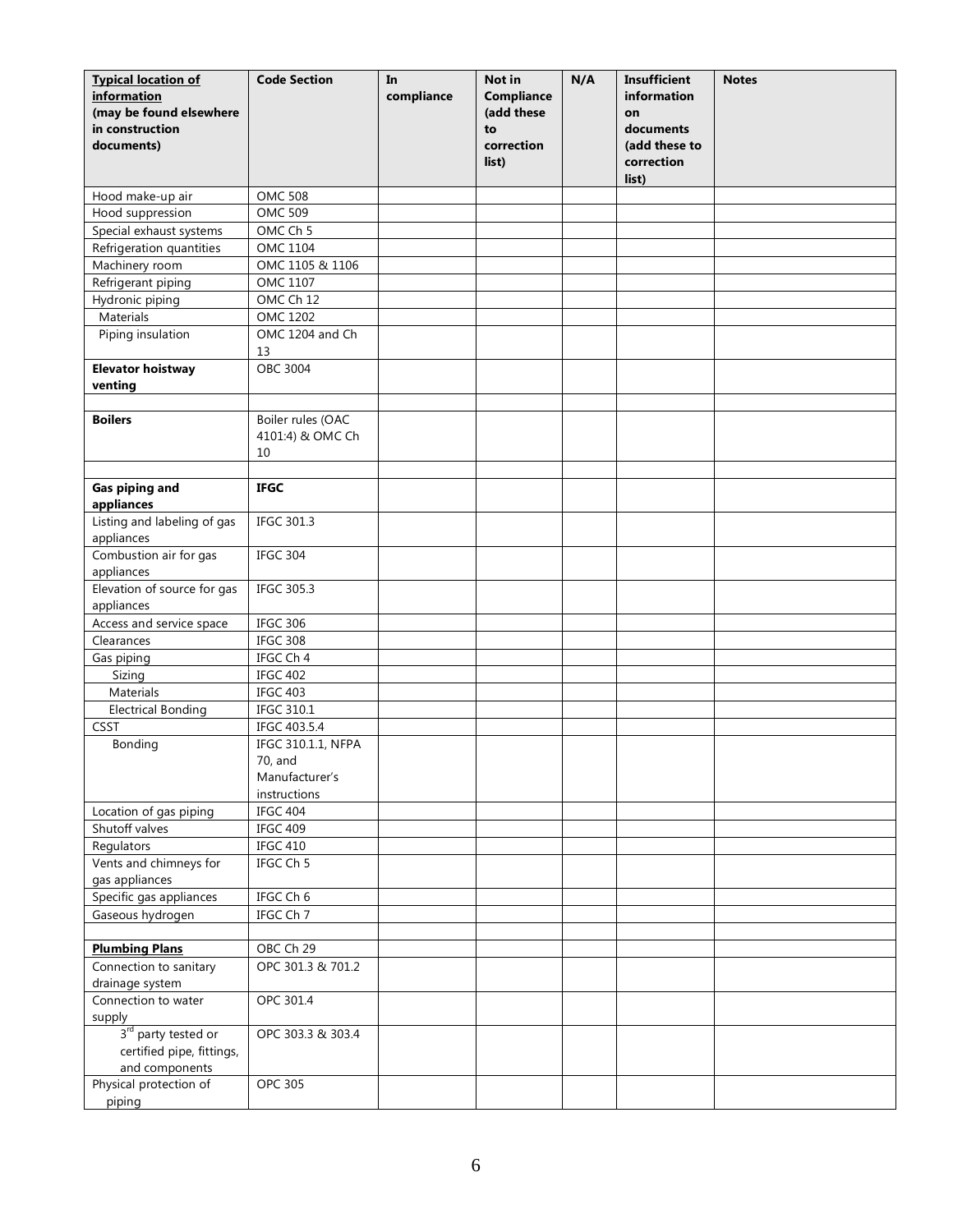| <b>Typical location of</b><br>information<br>(may be found elsewhere<br>in construction<br>documents) | <b>Code Section</b>     | In<br>compliance | Not in<br><b>Compliance</b><br>(add these<br>to<br>correction<br>list) | N/A | <b>Insufficient</b><br>information<br>on<br>documents<br>(add these to<br>correction | <b>Notes</b> |
|-------------------------------------------------------------------------------------------------------|-------------------------|------------------|------------------------------------------------------------------------|-----|--------------------------------------------------------------------------------------|--------------|
|                                                                                                       |                         |                  |                                                                        |     | list)                                                                                |              |
| Notching and boring                                                                                   | OPC 307.2               |                  |                                                                        |     |                                                                                      |              |
| Welding and brazing                                                                                   | <b>OPC 315</b>          |                  |                                                                        |     |                                                                                      |              |
| Minimum number of                                                                                     | OPC T403.1 &            |                  |                                                                        |     |                                                                                      |              |
| fixtures                                                                                              | T2902.1                 |                  |                                                                        |     |                                                                                      |              |
| Water distribution piping                                                                             | OPC Ch 6                |                  |                                                                        |     |                                                                                      |              |
| diagram                                                                                               |                         |                  |                                                                        |     |                                                                                      |              |
| Materials<br><b>Sizes</b>                                                                             | OPC 605<br>OPC 604      |                  |                                                                        |     |                                                                                      |              |
|                                                                                                       | OPC 606                 |                  |                                                                        |     |                                                                                      |              |
| Stop valves<br><b>Backflow</b>                                                                        | <b>OPC 608</b>          |                  |                                                                        |     |                                                                                      |              |
| Drainage, Waste, and                                                                                  | OPC Ch 7                |                  |                                                                        |     |                                                                                      |              |
| Venting diagram                                                                                       |                         |                  |                                                                        |     |                                                                                      |              |
| Materials                                                                                             | <b>OPC 702</b>          |                  |                                                                        |     |                                                                                      |              |
| <b>Sizes</b>                                                                                          | OPC 710                 |                  |                                                                        |     |                                                                                      |              |
| Venting method identified                                                                             | OPC Ch 9                |                  |                                                                        |     |                                                                                      |              |
| Air Admittance Valve                                                                                  | OPC 917 &               |                  |                                                                        |     |                                                                                      |              |
| (AAV)                                                                                                 | Manufacturer's          |                  |                                                                        |     |                                                                                      |              |
|                                                                                                       | Instructions            |                  |                                                                        |     |                                                                                      |              |
| Storm drainage                                                                                        | OPC Ch 11               |                  |                                                                        |     |                                                                                      |              |
| Cleanouts                                                                                             | <b>OPC 708</b>          |                  |                                                                        |     |                                                                                      |              |
| Indirects                                                                                             | OPC Ch 8                |                  |                                                                        |     |                                                                                      |              |
| Traps                                                                                                 | OPC 1002                |                  |                                                                        |     |                                                                                      |              |
| Interceptors                                                                                          | OPC 1003                |                  |                                                                        |     |                                                                                      |              |
|                                                                                                       |                         |                  |                                                                        |     |                                                                                      |              |
| <b>Electrical Plan</b>                                                                                | OBC Ch 27               |                  |                                                                        |     |                                                                                      |              |
| Listing of electrical                                                                                 | OBC 2701.2 & NEC        |                  |                                                                        |     |                                                                                      |              |
| equipment                                                                                             | 110.3                   |                  |                                                                        |     |                                                                                      |              |
| Power Riser diagram                                                                                   |                         |                  |                                                                        |     |                                                                                      |              |
| Number of services                                                                                    | NEC 230.2               |                  |                                                                        |     |                                                                                      |              |
| Service conductor sizing                                                                              | NEC 230.23 or<br>230.31 |                  |                                                                        |     |                                                                                      |              |
| Service entrance                                                                                      | NEC 230.42, 310.15      |                  |                                                                        |     |                                                                                      |              |
| conductor sizing                                                                                      |                         |                  |                                                                        |     |                                                                                      |              |
| <b>Disconnects</b>                                                                                    | NEC 230.70              |                  |                                                                        |     |                                                                                      |              |
| Overcurrent protection                                                                                | NEC 240.4               |                  |                                                                        |     |                                                                                      |              |
| Conduit size                                                                                          | NEC Chapter 9           |                  |                                                                        |     |                                                                                      |              |
| <b>Circuit panel schedule</b>                                                                         |                         |                  |                                                                        |     |                                                                                      |              |
| Branch circuit load calcs                                                                             | <b>NEC 220.5</b>        |                  |                                                                        |     |                                                                                      |              |
| Overcurrent protection                                                                                | NEC 240.4               |                  |                                                                        |     |                                                                                      |              |
| Wiring methods                                                                                        | <b>NEC 300</b>          |                  |                                                                        |     |                                                                                      |              |
| Arc Fault Protection                                                                                  | NEC 210.12              |                  |                                                                        |     |                                                                                      |              |
| Ground Fault Protection                                                                               | NEC 230.95              |                  |                                                                        |     |                                                                                      |              |
| Grounding details                                                                                     | <b>NEC 250</b>          |                  |                                                                        |     |                                                                                      |              |
| Working space/dedicated<br>electrical space                                                           | NEC 110.26              |                  |                                                                        |     |                                                                                      |              |
| Receptacles                                                                                           | <b>NEC 406</b>          |                  |                                                                        |     |                                                                                      |              |
| Minimum lighting levels                                                                               | OBC 1205 and 1006       |                  |                                                                        |     |                                                                                      |              |
| Emergency egress lights                                                                               | OBC 1006                |                  |                                                                        |     |                                                                                      |              |
| Exit signs                                                                                            | OBC 1011                |                  |                                                                        |     |                                                                                      |              |
| Motorized equipt<br>disconnect                                                                        | NEC 430.101             |                  |                                                                        |     |                                                                                      |              |
| <b>Emergency Systems</b>                                                                              | OBC 2702, NEC 700       |                  |                                                                        |     |                                                                                      |              |
| Standby System                                                                                        | OBC 2702, NEC 701       |                  |                                                                        |     |                                                                                      |              |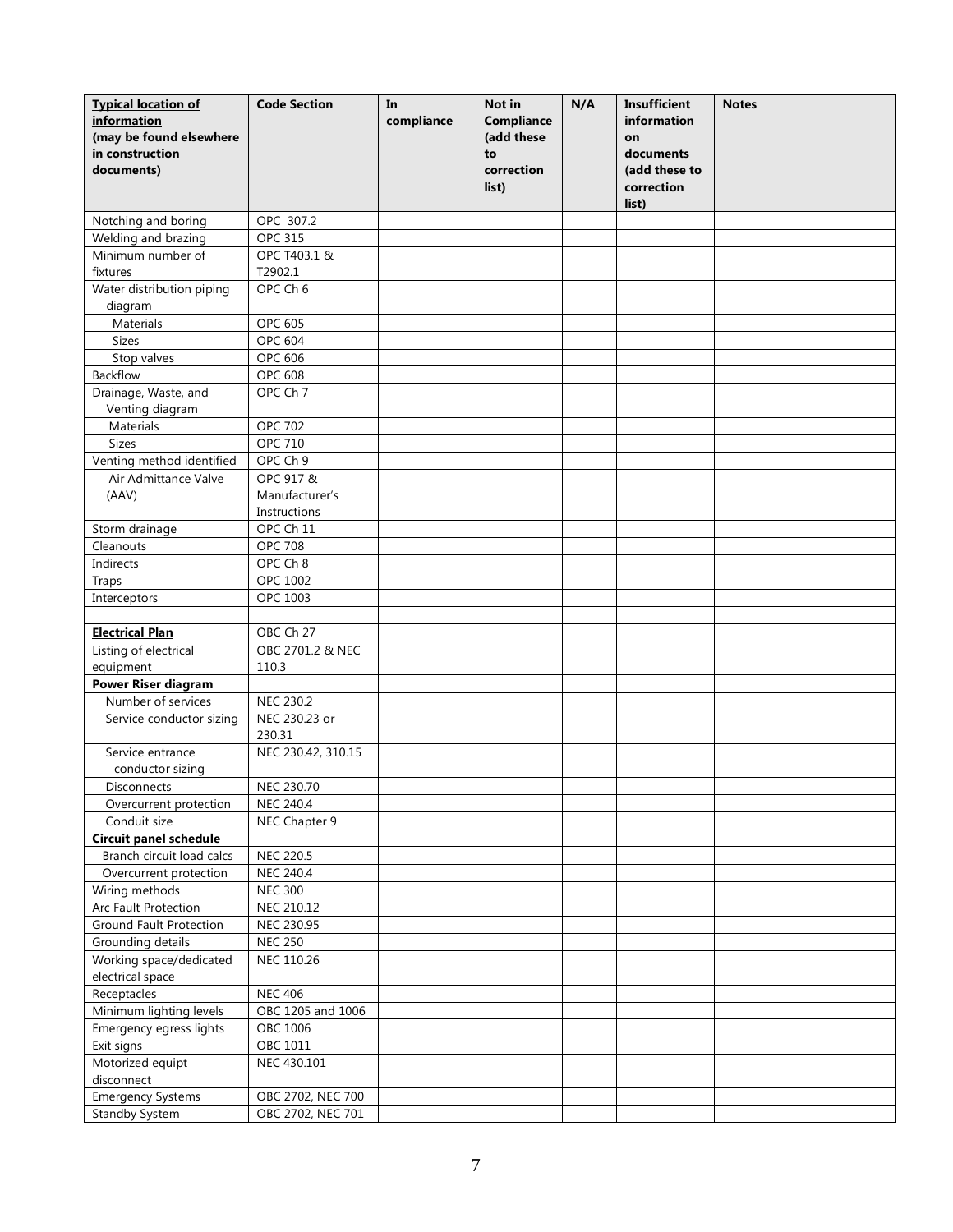| <b>Typical location of</b><br><i>information</i><br>(may be found elsewhere | <b>Code Section</b>             | In<br>compliance | Not in<br><b>Compliance</b><br>(add these | N/A | <b>Insufficient</b><br>information<br>on | <b>Notes</b> |
|-----------------------------------------------------------------------------|---------------------------------|------------------|-------------------------------------------|-----|------------------------------------------|--------------|
| in construction                                                             |                                 |                  | to                                        |     | documents                                |              |
| documents)                                                                  |                                 |                  | correction                                |     | (add these                               |              |
|                                                                             |                                 |                  | list)                                     |     | to correction<br>list)                   |              |
| <b>Sprinkler System Shop</b><br><b>Drawing Plan</b>                         | OBC 903 & NFPA 13               |                  |                                           |     |                                          |              |
| Installer certified by SFM                                                  | OBC 106.1.1.1                   |                  |                                           |     |                                          |              |
| Identify type of system(s)                                                  | NFPA 13: Ch 7                   |                  |                                           |     |                                          |              |
| Maximum size of system(s)                                                   | NFPA 13: 8.2                    |                  |                                           |     |                                          |              |
| Occupancy hazard<br>classification (s)                                      | NFPA 13: Ch 5                   |                  |                                           |     |                                          |              |
| Design density                                                              | NFPA 13: 11.2.3.1.1             |                  |                                           |     |                                          |              |
| Design area                                                                 | NFPA 13: 11.2.3.1.1             |                  |                                           |     |                                          |              |
| 30% added for dry<br>system                                                 | NFPA 13: 11.2.3.2.5             |                  |                                           |     |                                          |              |
| Water supply                                                                | OBC 903.3.5 &                   |                  |                                           |     |                                          |              |
|                                                                             | NFPA 13: Ch 23                  |                  |                                           |     |                                          |              |
| Flow test data current                                                      | NFPA 13: Ch 23                  |                  |                                           |     |                                          |              |
| Fire Pump                                                                   | OBC 913 & NFPA 22               |                  |                                           |     |                                          |              |
| Inside/outside hose                                                         | NFPA 13: 11.1.6,                |                  |                                           |     |                                          |              |
| allowance                                                                   | 11.2.3.1.2, & 22.9              |                  |                                           |     |                                          |              |
| Hydraulic Design Info.<br>Sign                                              | NFPA 13: 24.5                   |                  |                                           |     |                                          |              |
| Backflow preventer listed<br>for Fire Protection                            | NFPA 13: 23.1.8.2               |                  |                                           |     |                                          |              |
| Backflow preventer                                                          | NFPA 13: 22.1.3                 |                  |                                           |     |                                          |              |
| pressure loss included in                                                   |                                 |                  |                                           |     |                                          |              |
| calcs                                                                       |                                 |                  |                                           |     |                                          |              |
| Meter loss included in<br>calcs                                             | NFPA 13: 23.1.7                 |                  |                                           |     |                                          |              |
| Water supply > calculated<br>demand                                         | NFPA 13: 23.1.2                 |                  |                                           |     |                                          |              |
| Fire Department                                                             | OBC 912 & NFPA                  |                  |                                           |     |                                          |              |
| Connection (FDC)                                                            | 13:6.8                          |                  |                                           |     |                                          |              |
| Check valve in FDC line                                                     | NFPA 13: 8.17.2.4               |                  |                                           |     |                                          |              |
| Check valve on riser                                                        | <b>NFPA 13:</b><br>8.16.1.1.3.2 |                  |                                           |     |                                          |              |
| Main drain                                                                  | NFPA 13: 8.17.4.1               |                  |                                           |     |                                          |              |
| Main drain to outside or                                                    | NFPA 13: 8.17.4.1               |                  |                                           |     |                                          |              |
| acceptable drain                                                            |                                 |                  |                                           |     |                                          |              |
| Pressure gage                                                               | NFPA 13: 7.1.1.1                |                  |                                           |     |                                          |              |
| Inspector's Test<br>Connection                                              | NFPA 13: 8.17.4.2.4             |                  |                                           |     |                                          |              |
| Alarms connected to<br>fire alarm system                                    | NFPA 13:6.9                     |                  |                                           |     |                                          |              |
| Inspectors test connection                                                  | NFPA 13: 8.16.2.6.1             |                  |                                           |     |                                          |              |
| discharge to drain or<br>outside                                            |                                 |                  |                                           |     |                                          |              |
| Auxiliary drains                                                            | NFPA 13: 8.16.2.5               |                  |                                           |     |                                          |              |
| Hose Thread Compatibility                                                   | OBC 903.3.6                     |                  |                                           |     |                                          |              |
| Local Water Flow Alarm                                                      | OBC 903.4.2 &                   |                  |                                           |     |                                          |              |
|                                                                             | NFPA 13: 6.9.3                  |                  |                                           |     |                                          |              |
| Valves Supervised                                                           | OBC 903.4                       |                  |                                           |     |                                          |              |
| Seismic design applicable?                                                  | NFPA 13: 9.3                    |                  |                                           |     |                                          |              |
| Quick response/residential                                                  | OBC 903.3.2                     |                  |                                           |     |                                          |              |
| sprinklers                                                                  |                                 |                  |                                           |     |                                          |              |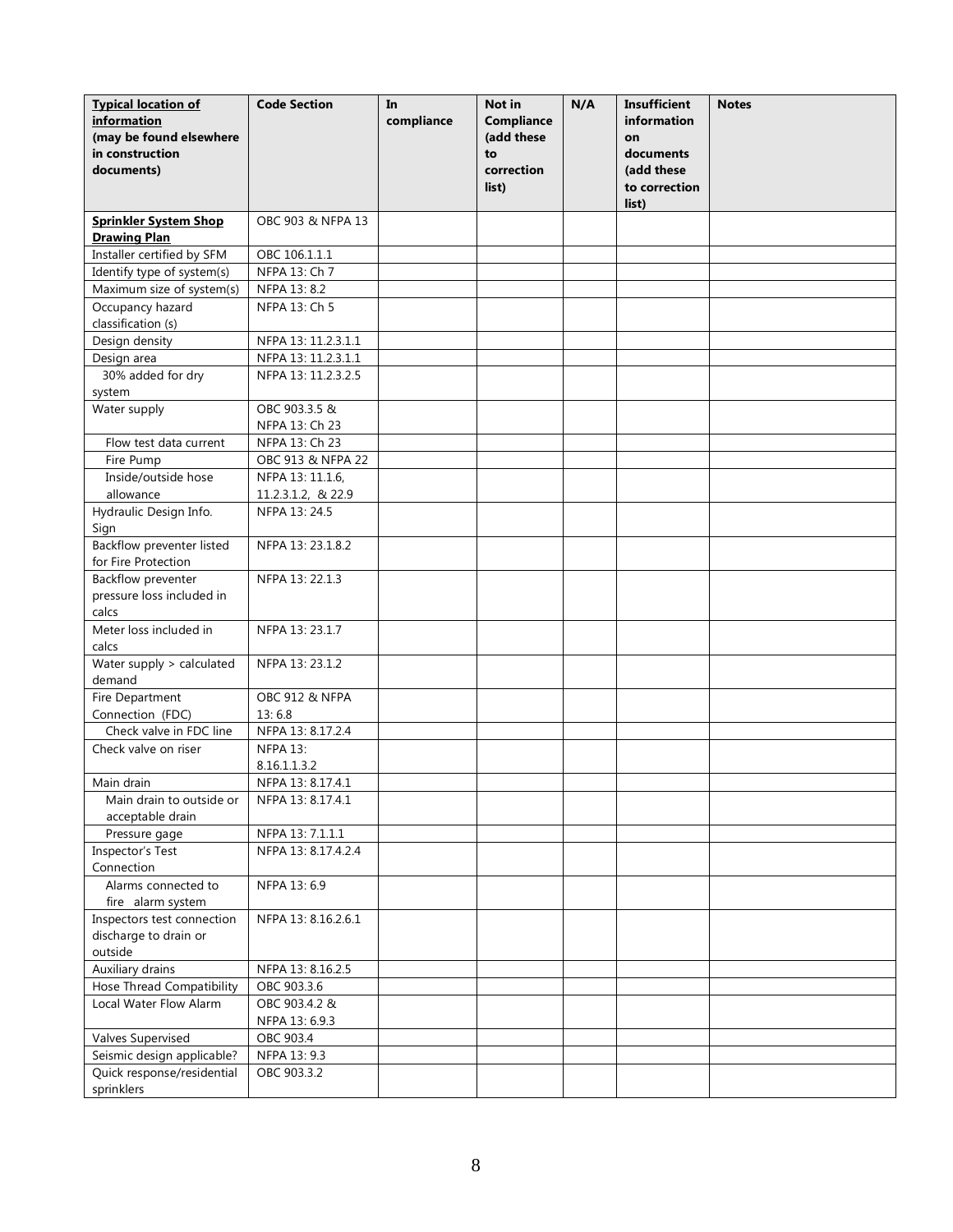| <b>Typical location of</b><br>information<br>(may be found elsewhere<br>in construction<br>documents) | <b>Code Section</b>   | In<br>compliance | Not in<br><b>Compliance</b><br>(add these<br>to<br>correction<br>list) | N/A | <b>Insufficient</b><br>information<br>on<br>documents<br>(add these<br>to correction<br>list) | <b>Notes</b> |
|-------------------------------------------------------------------------------------------------------|-----------------------|------------------|------------------------------------------------------------------------|-----|-----------------------------------------------------------------------------------------------|--------------|
| Sprinklers                                                                                            | NFPA 13: Ch 8         |                  |                                                                        |     |                                                                                               |              |
| All areas protected                                                                                   | NFPA 13: 8.1.1        |                  |                                                                        |     |                                                                                               |              |
| Concealed spaces                                                                                      | NFPA 13: 8.15.1.1     |                  |                                                                        |     |                                                                                               |              |
| Shafts                                                                                                | NFPA 13: 8.15.2       |                  |                                                                        |     |                                                                                               |              |
| Temperature rating                                                                                    | NFPA 13: 8.3.2        |                  |                                                                        |     |                                                                                               |              |
| Listed for application                                                                                | NFPA 13: 8.3          |                  |                                                                        |     |                                                                                               |              |
| K factor on plans match                                                                               | NFPA 13: 6.2.3        |                  |                                                                        |     |                                                                                               |              |
| calcs                                                                                                 |                       |                  |                                                                        |     |                                                                                               |              |
| Minimum pressure                                                                                      | NFPA 13: 22.4.4.10    |                  |                                                                        |     |                                                                                               |              |
| Spacing                                                                                               | NFPA 13: Ch 8         |                  |                                                                        |     |                                                                                               |              |
| Clearances                                                                                            | NFPA 13: Ch 8         |                  |                                                                        |     |                                                                                               |              |
| Piping                                                                                                | NFPA 13: Ch 6         |                  |                                                                        |     |                                                                                               |              |
| Materials                                                                                             | NFPA 13: 6.3          |                  |                                                                        |     |                                                                                               |              |
| C value match calcs                                                                                   | NFPA 13: 22.4.3.2     |                  |                                                                        |     |                                                                                               |              |
| Hangers                                                                                               | NFPA 13: 9.1          |                  |                                                                        |     |                                                                                               |              |
| Sizes match those                                                                                     | NFPA 13: 22.4.3.2     |                  |                                                                        |     |                                                                                               |              |
| shown in calcs                                                                                        |                       |                  |                                                                        |     |                                                                                               |              |
| Storage Occupancy special                                                                             | NFPA 13: Ch 12-20     |                  |                                                                        |     |                                                                                               |              |
| provisions                                                                                            |                       |                  |                                                                        |     |                                                                                               |              |
| Contractor's Material &                                                                               | NFPA 13: Fig.         |                  |                                                                        |     |                                                                                               |              |
| Test Certificate submitted                                                                            | 10.10.1 and Fig. 24.1 |                  |                                                                        |     |                                                                                               |              |
| after installation                                                                                    |                       |                  |                                                                        |     |                                                                                               |              |
| <b>Fire Alarm System Shop</b>                                                                         | OBC 907 & NFPA 72     |                  |                                                                        |     |                                                                                               |              |
| <b>Drawing Plan</b>                                                                                   |                       |                  |                                                                        |     |                                                                                               |              |
| Installer certified by SFM                                                                            | OBC 106.1.1.1         |                  |                                                                        |     |                                                                                               |              |
| Single and multiple station                                                                           | OBC 907.2.11 &        |                  |                                                                        |     |                                                                                               |              |
| smoke alarms                                                                                          | NFPA 72: Ch 29        |                  |                                                                        |     |                                                                                               |              |
| Identify type of system                                                                               | OBC 907.6.5           |                  |                                                                        |     |                                                                                               |              |
| monitoring<br><b>Protected Premises</b>                                                               | NPFA 72: Ch 23        |                  |                                                                        |     |                                                                                               |              |
| (Local)                                                                                               |                       |                  |                                                                        |     |                                                                                               |              |
| <b>Remote Station</b>                                                                                 | NFPA 72: 26.5         |                  |                                                                        |     |                                                                                               |              |
| Proprietary                                                                                           | NFPA 72: 26.4         |                  |                                                                        |     |                                                                                               |              |
| Central Station                                                                                       | NFPA 72: 26.3         |                  |                                                                        |     |                                                                                               |              |
| Manual Pull Boxes                                                                                     | OBC 907.4.2 &         |                  |                                                                        |     |                                                                                               |              |
|                                                                                                       | NFPA 72: 17.14        |                  |                                                                        |     |                                                                                               |              |
| Power Supply                                                                                          | OBC 907.6.2           |                  |                                                                        |     |                                                                                               |              |
| Wiring                                                                                                | OBC 907.6.1, NFPA     |                  |                                                                        |     |                                                                                               |              |
|                                                                                                       | 72                    |                  |                                                                        |     |                                                                                               |              |
| Zones                                                                                                 | OBC 907.6.3           |                  |                                                                        |     |                                                                                               |              |
| Alarm notification                                                                                    | OBC 907.5.2, NFPA     |                  |                                                                        |     |                                                                                               |              |
| appliances                                                                                            | 72: Ch 18, & OBC      |                  |                                                                        |     |                                                                                               |              |
|                                                                                                       | Ch 11                 |                  |                                                                        |     |                                                                                               |              |
| Detectors                                                                                             | NFPA 72: 17.5         |                  |                                                                        |     |                                                                                               |              |
| Record of Completion                                                                                  | OBC 907.7.2 &         |                  |                                                                        |     |                                                                                               |              |
|                                                                                                       | <b>NFPA 72:</b>       |                  |                                                                        |     |                                                                                               |              |
|                                                                                                       | Fig.14.6.2.4          |                  |                                                                        |     |                                                                                               |              |
|                                                                                                       |                       |                  |                                                                        |     |                                                                                               |              |